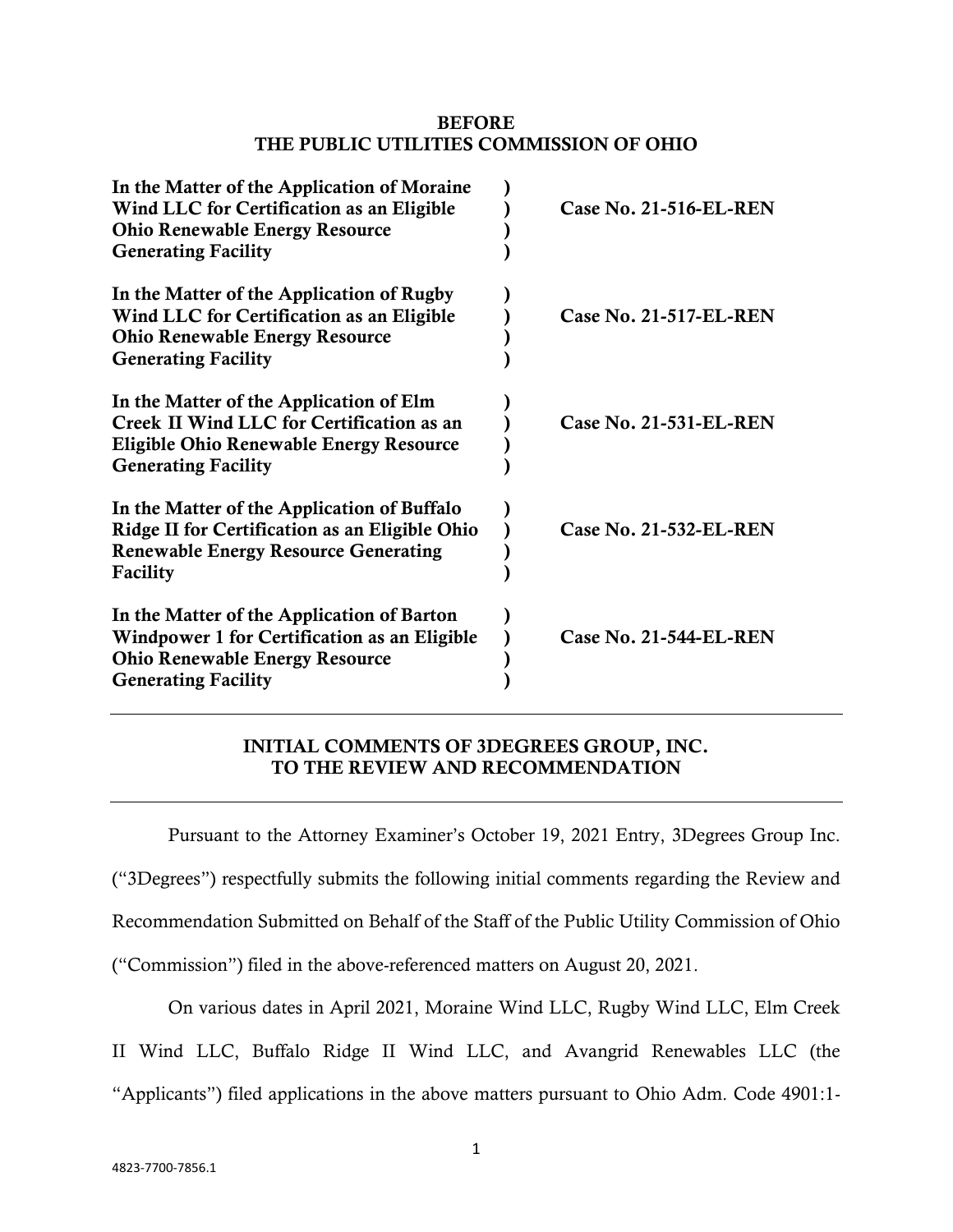40-04(D) for the certification of each named facility (the "Facilities") as an eligible Ohio renewable energy resource generating facility as defined in R.C. 4928.01. 3Degrees submits that, for the reasons explained below, the Commission should move forward with staff's recommendation to approve the Applicants' applications. First, the Facilities satisfy the Commission's requirements for certification as a renewable energy facility. Second, the methodology that was proposed by Staff and approved by the Commission in 09-0555-EL-REN to determine deliverability for facilities outside of Ohio and contiguous states was properly established and determined to be reasonable. Third, Carbon Solution Group's (CSG's) intervention seeking to revise the deliverability test itself is outside of the scope of a REN application proceeding.

#### **I. COMMENTS TO THE REVIEW AND RECOMMENDATION**

#### **A. Deliverability of the Facilities' Output to the state of Ohio.**

In each Review and Recommendation, the Staff concluded that "the Facility is physically deliverable to the state of Ohio" after using the test set forth in 09-0555-EL-REN "requiring that the absolute value of a facility's impact on a transmission line in Ohio must be greater than 5 percent and greater than 1 megawatt (MW), as determined by an adequate power flow study." (Reports at Section 1.)

#### **Response:**

Each Facility satisfies the deliverability requirements, and 3Degrees agrees with and supports the Staff's conclusion.

However, although it is clear that the Facilities satisfy the Commission's requirements for certification as a renewable energy facility, CSG has objected to whether the Applicants'

2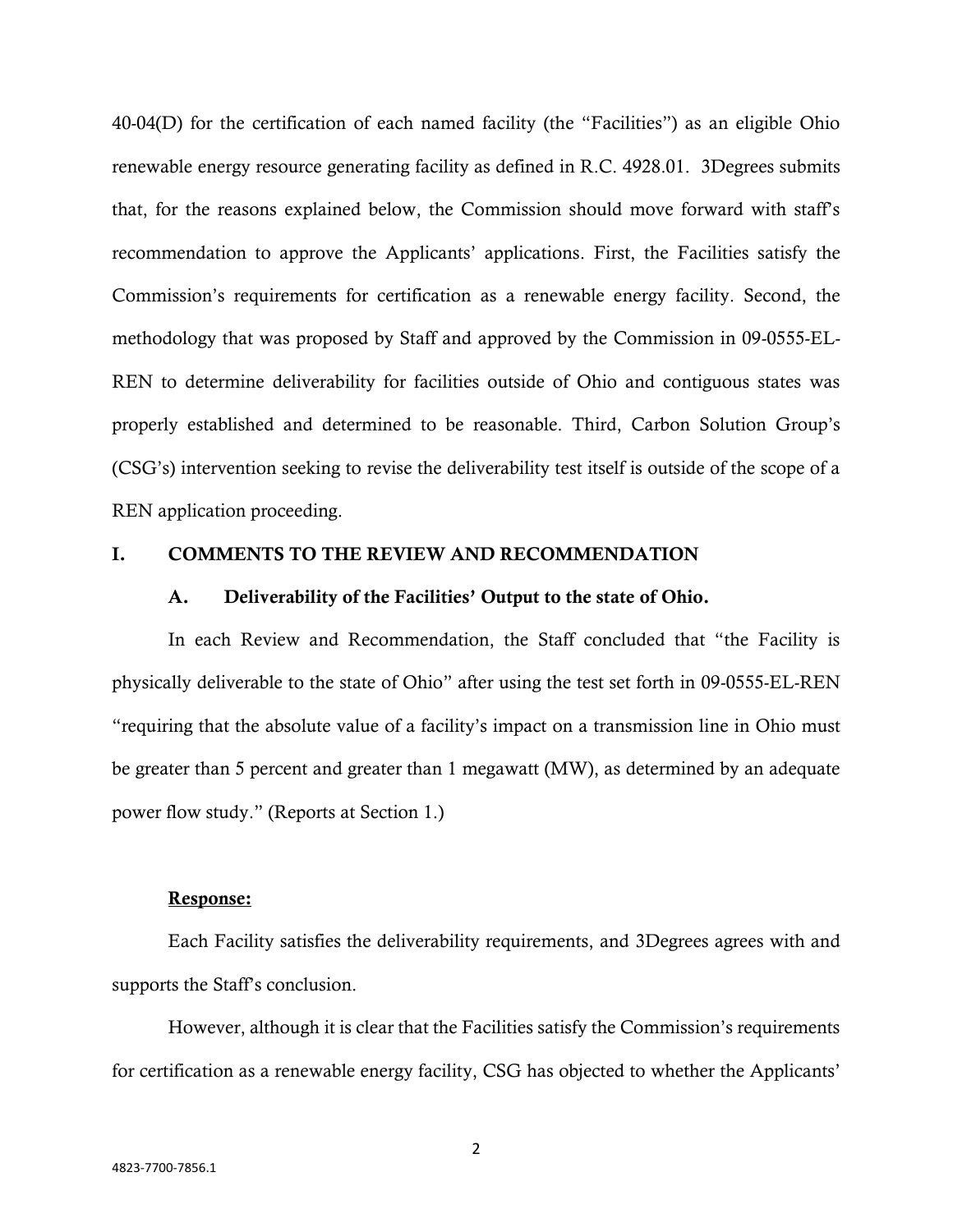applications conform with the "deliverability" requirements of R.C. 4928.64. It is therefore necessary to clarify that the Facilities do in fact meet the requirements of deliverability that have been adopted by the Commission.

The statute states that a qualifying resource must be located in Ohio or have generation that can be "shown to be deliverable" into Ohio<sup>1</sup>. The Commission concluded via rulemaking that:

"Deliverable into this state" means that the electricity or qualifying biologically derived methane gas originates from a facility within a state contiguous to Ohio. It may also include electricity originating from other locations, pending a demonstration that the electricity is physically deliverable to the state."<sup>2</sup>

This definition firmly establishes that a facility satisfies the "deliverability" criterion if it is either: (a) located within Ohio, (b) located in a contiguous state to Ohio, or (c) it can demonstrate that electricity from the facility is deliverable into Ohio. In 09-0555-EL-REN<sup>3</sup>, the Commission established a methodology to determine deliverability that has been used for over a decade. As outlined in the Review and Recommendations, the Facilities satisfy the requirements of this methodology.

The facts relevant to these application matters are those that support assessing a facility against the rules and criteria established in statute and by the Commission for certification as an Ohio renewable energy resource. If a facility meets the criteria and passes the relevant tests, the facility should be approved. The Facilities here pass the relevant tests and should be approved. 3Degrees therefore supports the Staff's conclusions.

Although 3Degrees feels strongly that assessing the merits of the existing deliverability test is outside of the scope of these proceedings, it is nonetheless pertinent to confirm that it

 $1$  [ORC 4928.64\(](http://codes.ohio.gov/orc/4928.64v1)B)(3)

 $2$  [OAC 4901:1-40-01\(F\)](http://codes.ohio.gov/oac/4901%3A1-40)

<sup>&</sup>lt;sup>3</sup> Pub. Util. Comm. Case No. 09-0555-EL-REN, Finding and Order (Mar. 23, 2011)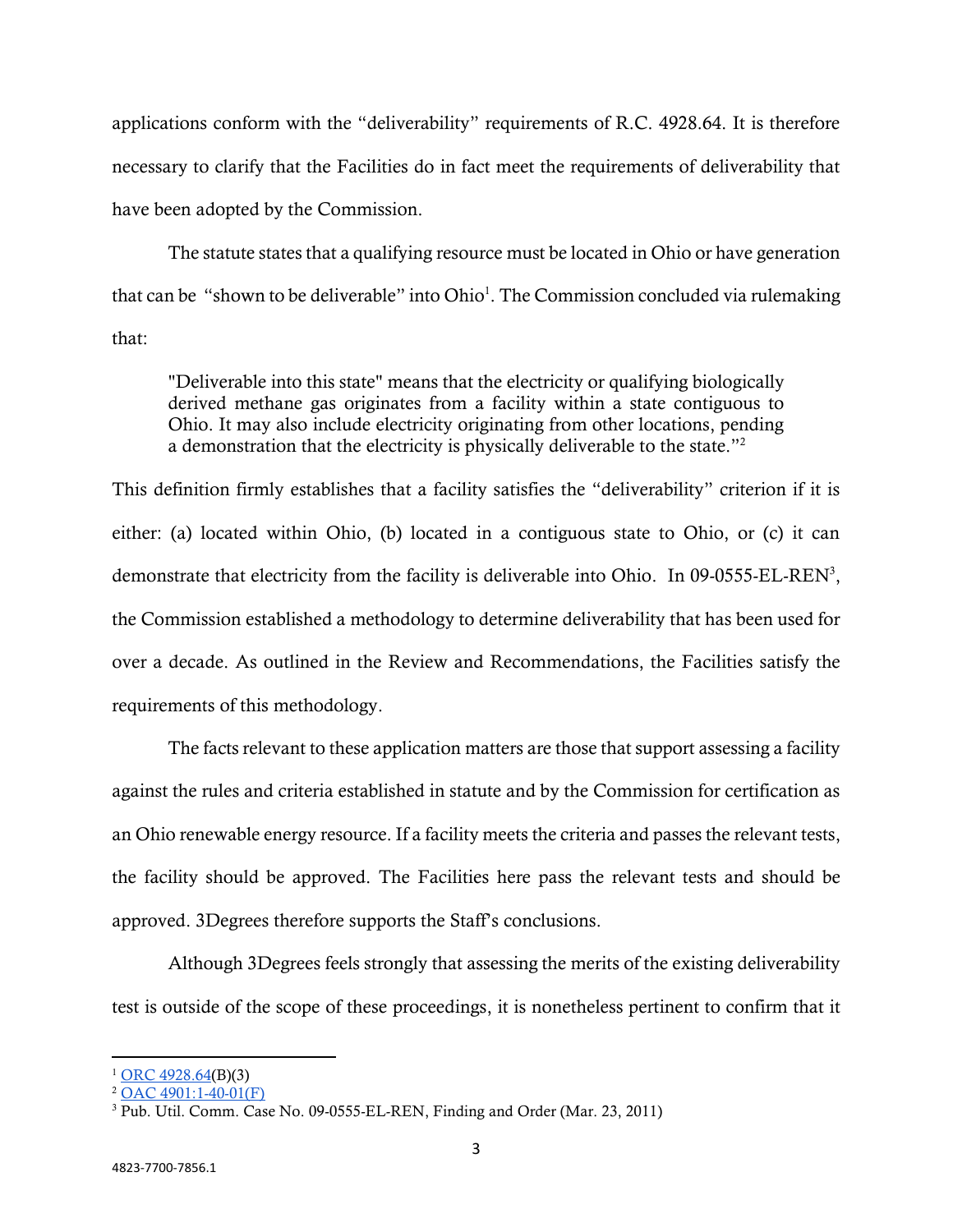is a legitimate means of assessing deliverability and to explain its support of the Staff's Review and Recommendations.

The existing test was established by Staff based on the need to develop a standard test that all facilities could be assessed against. Staff worked with PJM and MISO to establish whether power flows from generating facilities within each system have an impact on power flows over transmission lines located within Ohio. The 5% and 1 MW thresholds are reasonably grounded in the threshold that determines whether transmission charges are assessed. Staff's Review and Recommendations in 09-0555-EL-REN sought not only to make a determination about the facility in question, but also to develop a methodology that the Commission could adopt for determining deliverability for all facilities outside of Ohio and contiguous states.<sup>4</sup> Staff's Review and Recommendation included an analysis of the implications of the approach, and the Commission agreed to the methodology in its March 2011 Order.<sup>5</sup>

The test continues to be used to assess facility eligibility for the Ohio RPS in line with Staff's recommendation. CSG's statement that an applicant can "produce a study showing that renewable energy generated just about anywhere is 'deliverable into this state'" by "massaging inputs"<sup>6</sup> is unfounded. It is worth noting that the first facility this rule was applied to in 09-0555-EL-REN was found to not meet the deliverability criteria. In the case of the current Applicants, the power flow studies were conducted by the relevant system operator, PJM, and were found to sufficiently surpass the thresholds of 'significant impact' with the

<sup>4</sup> Pub. Util. Comm. Case No. 09-0555-EL-REN, [Staff Review & Recommendation](https://dis.puc.state.oh.us/ViewImage.aspx?CMID=A1001001A11B28B11733H46971) (February 28, 2011), p.9.

<sup>5</sup> Finding and Order at p.5.

<sup>6</sup> Motion at p.4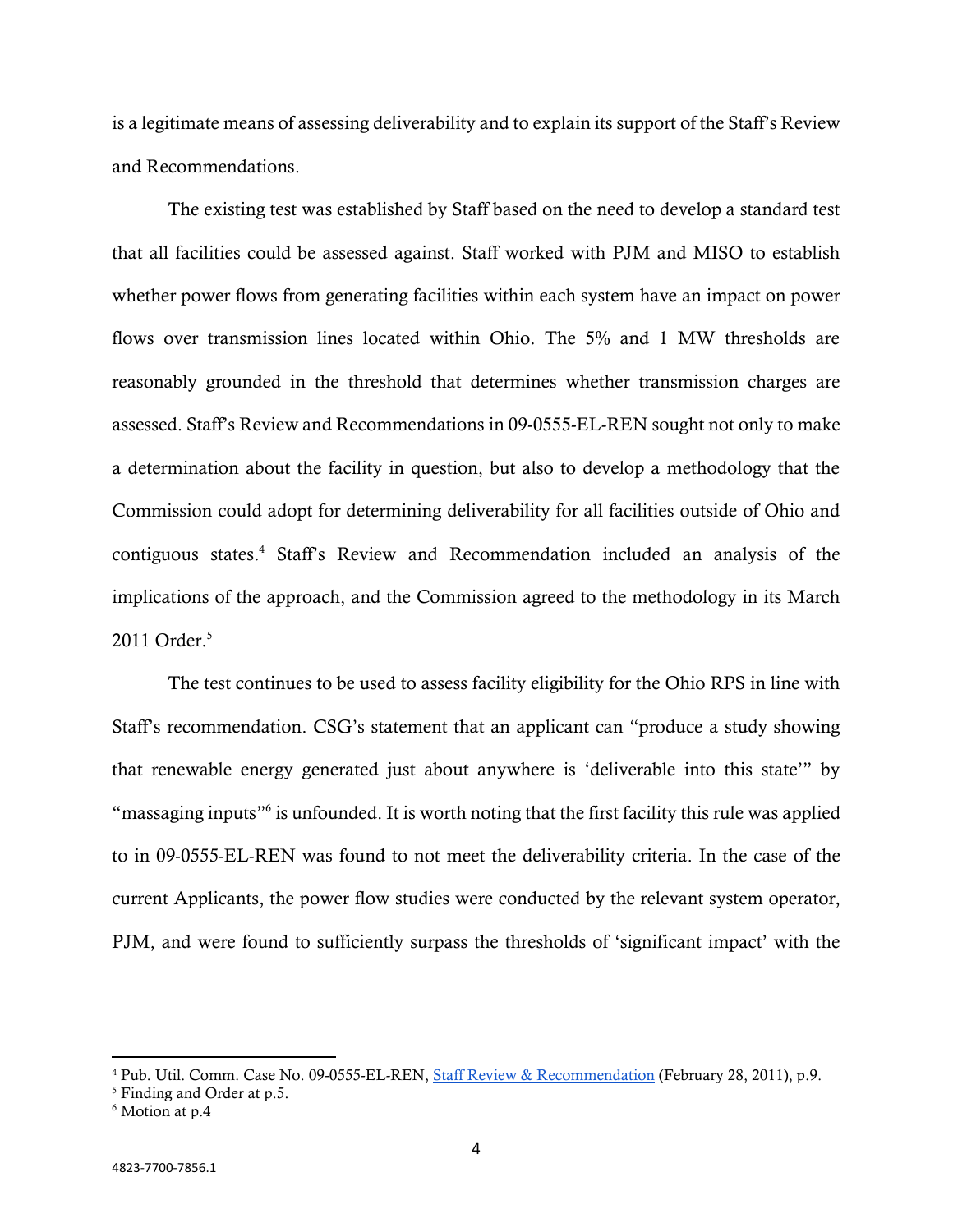highest DFAX values showing impacts on a transmission line at between 16.37% and 17% and between 8.34 and 34.4 MW, clearly satisfying the criteria.

CSG's opposition to the definition of "deliverable" that is used in Ohio is outside of the scope of this REN application. The pertinent information in a REN application is limited to the information necessary to assess whether the facility meets the criteria for certification.

Although CSG may be dissatisfied with the Ohio RPS's rules for geographic eligibility, a REN application is not an appropriate venue to express those concerns. Even if we assume CSG is not seeking to revise Ohio statute or Administrative Code, seeking to revise the deliverability test approved by the Commission in 2011 and re-confirmed as recently as 2018 is outside of the scope of a REN application. Because it is impossible to physically track energy from generation at a specific facility to specific load, "deliverability" is inherently a term that will require a Commission-approved framework for assessment.

Changing the definition of deliverability represents a change to rules, which has implications outside of the scope of this docket. A replacement test would need to be developed and then analyzed to understand its alignment with the statute and the implications of revising the existing rule. For example, a change could result in a significant increase in the cost of compliance with the Ohio RPS, affecting ratepayers. This REN application is not an appropriate venue to comprehensively assess the costs and benefits of various definitions of deliverability. Ohio is unfortunately already seeing impacts on the RPS market both due to the uncertainty that CSG's interventions have created on the future of Ohio's RPS rules and due to a number of facilities withdrawing their applications in the face of CSG's interventions.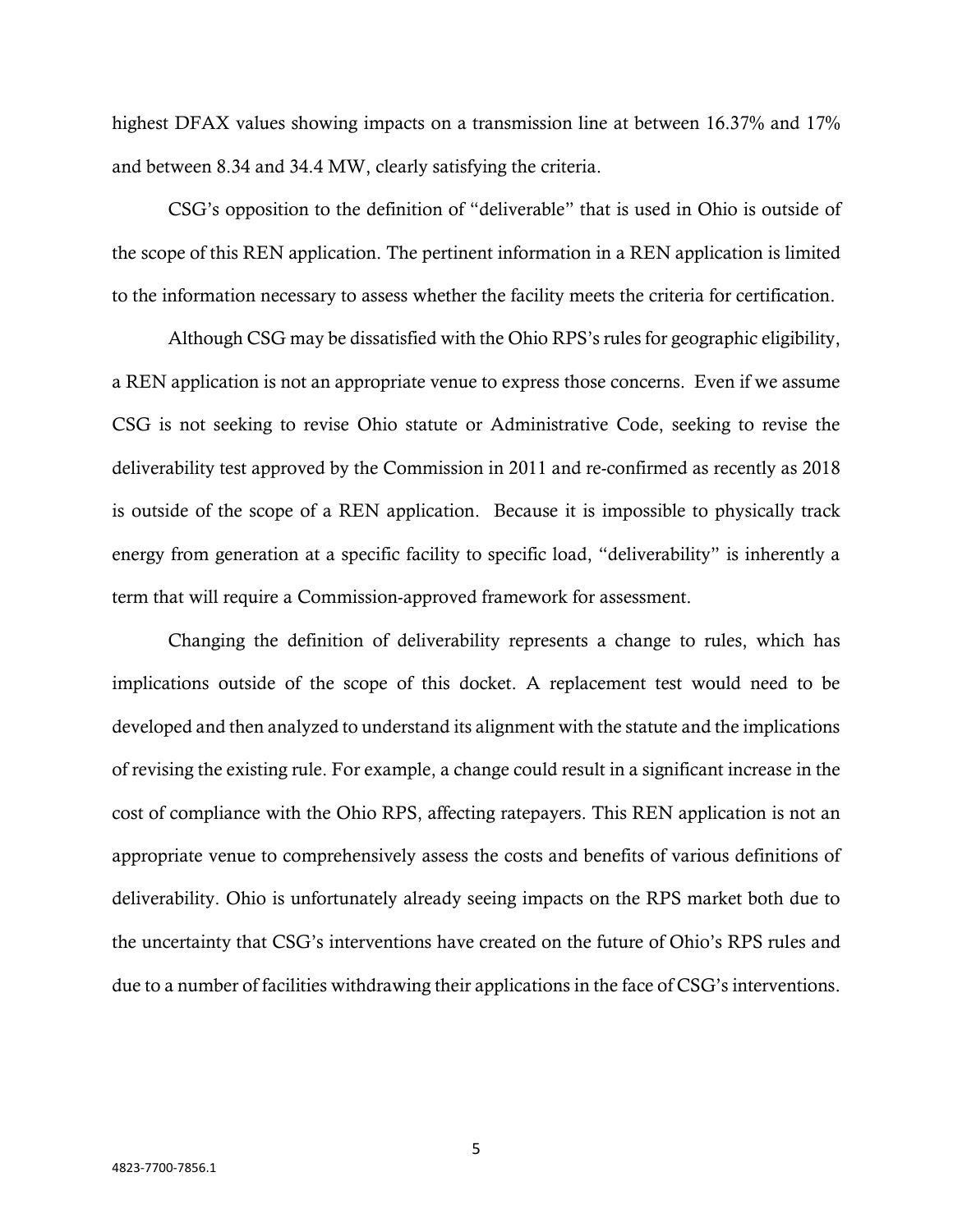### **B. Renewable Energy Resource.**

In each Review and Recommendation, the Staff concluded that "the Facility satisfies the resource/technology provision of the statute." (Reports at Section 2.)

### **Response:**

3Degrees agrees with and supports the Staff's conclusion.

## **C. Placed In-Service Date.**

In each Review and Recommendation, the Staff concluded that "the Facility satisfies the applicable placed in-service date requirement." (Reports at Section 3.)

### **Response:**

3Degrees agrees with and supports the Staff's conclusion.

## **II. CONCLUSION**

Consistent with the above explanations, 3Degrees requests that the Commission adopt the Staff's Review and Recommendations in the above-captioned matters.

[Attorney signature on following page]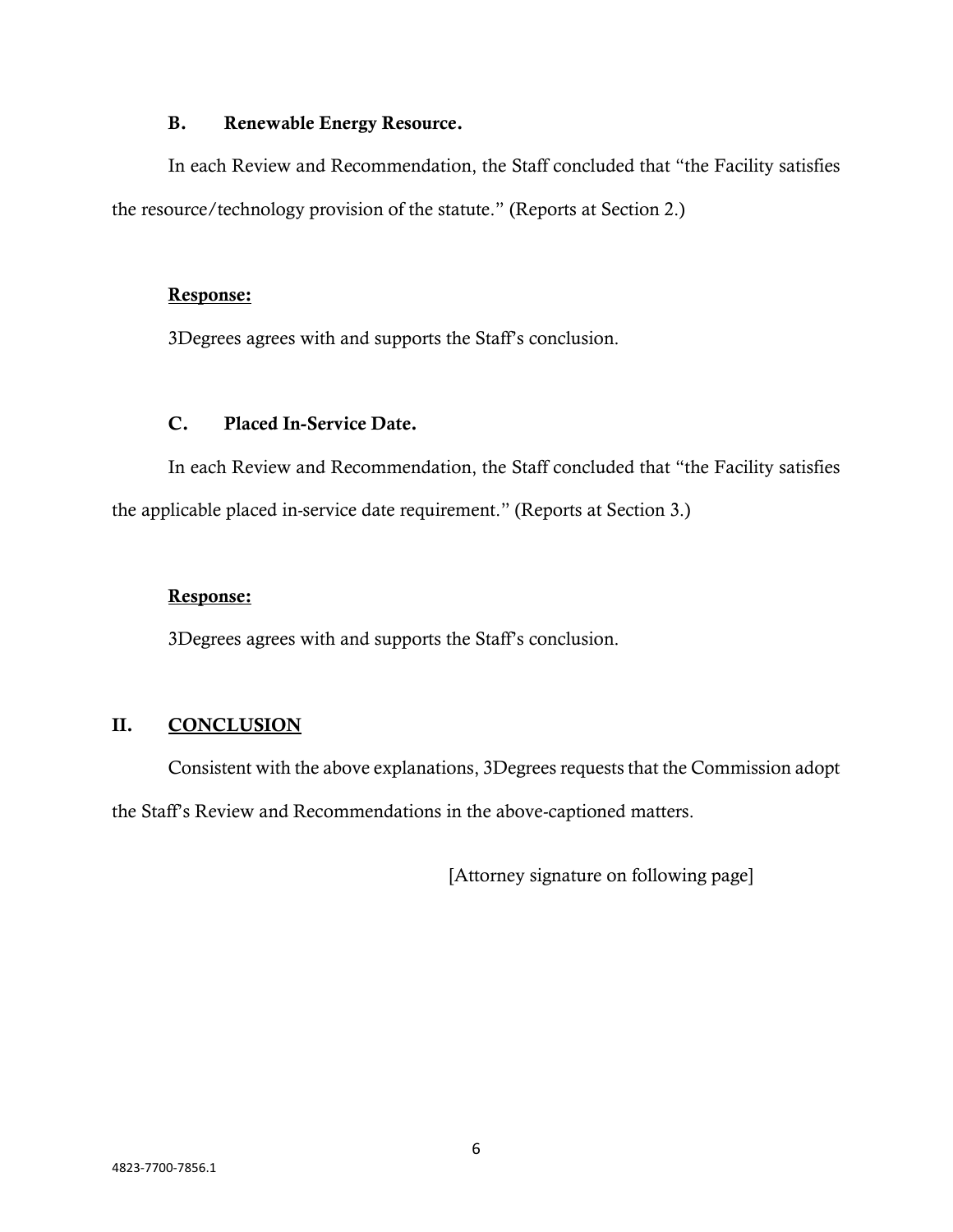Respectfully Submitted,

/s Christopher L. Miller Christopher L. Miller (0063259) Counsel of Record Nicole R. Woods (0084865) Ice Miller, LLP 250 West Street Columbus, Ohio 43215 T: (614) 462-2700 F: (614) 222-4707 [Christopher.miller@icemiller.com](mailto:Christopher.miller@icemiller.com) [Nicole.woods@icemiller.com](mailto:Nicole.woods@icemiller.com) Counsel for 3Degrees Group Inc. (Willing to accept service via email)

## **CERTIFICATION OF SERVICE**

I certify that the foregoing was filed electronically through the Docketing Information System of the Public Utilities Commission of Ohio on this 18th day of November, 2021. The PUCO's e-filing system will electronically serve notice of the filing of this document on counsel for all parties.

> /s Christopher L. Miller Christopher L. Miller